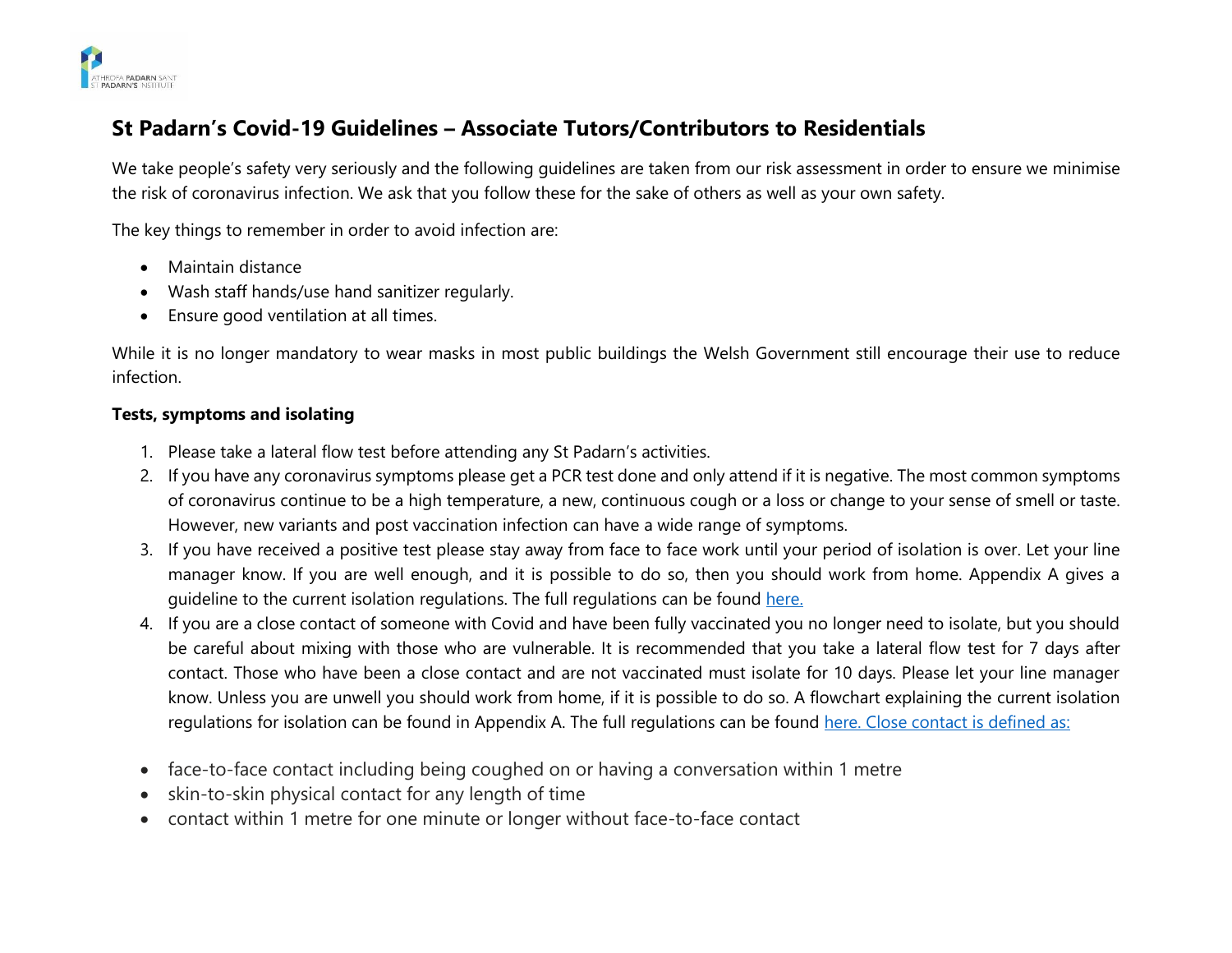

- contact within 2 metres of someone for more than 15 minutes (as a one-off contact, or added up together over 1 day)
- travelled in the same vehicle or a plane
- 5. If you develop symptoms during your time at St Padarn's please isolate immediately and let the Programme Leader know straight away. If you are local to the event you will need to go home. If it is a residential we will help you arrange a PCR test, and you will need to isolate until your result. If it's negative you can join in with the residential again, if it's positive we will discuss with you the best course of action, but we will ensure you are looked after.
- 6. Anyone who has been abroad must follow the current isolation regulations before interacting with St Padarn's. Information on current isolation regulations regarding travel can be found [here.](https://gov.wales/how-isolate-when-you-travel-wales-coronavirus-covid-19)

More information on the Welsh regulations on isolating can be found [here.](https://gov.wales/self-isolation)

Information on ordering lateral flow tests or booking PCR tests in Wales can be found [here.](https://gov.wales/get-tested-coronavirus-covid-19)

In the event of any of the above please let the Programme Leader know as soon as possible.

## **Safety measures**

- 1. Teaching rooms and other shared space will be set out to allow as much distancing as possible. Please discourage learners from moving chairs closer together.
- 2. Windows are likely to be open to in order to ensure good ventilation, please do not close them. You may need to bring extra layers!
- 3. Changes in regulations mean that it is no longer mandatory to wear masks at St Padarn's activities, including when walking around the St Padarn's, Cardiff site. The Welsh Government still encourage the use of masks and people should feel comfortable to wear them.
- 4. There will be lots of hand sanitizer and anti-bac wipes around, please make good use of them.
- 5. Whether your event is at St Padarn's, Cardiff or elsewhere we will have worked through arrangements for catering which help minimise risk.
- 6. On the St Padarn's, Cardiff, site there are restrictions on numbers in some rooms, these will be displayed on the doors.
- 7. Regular cleaning of high touch areas will be taking place.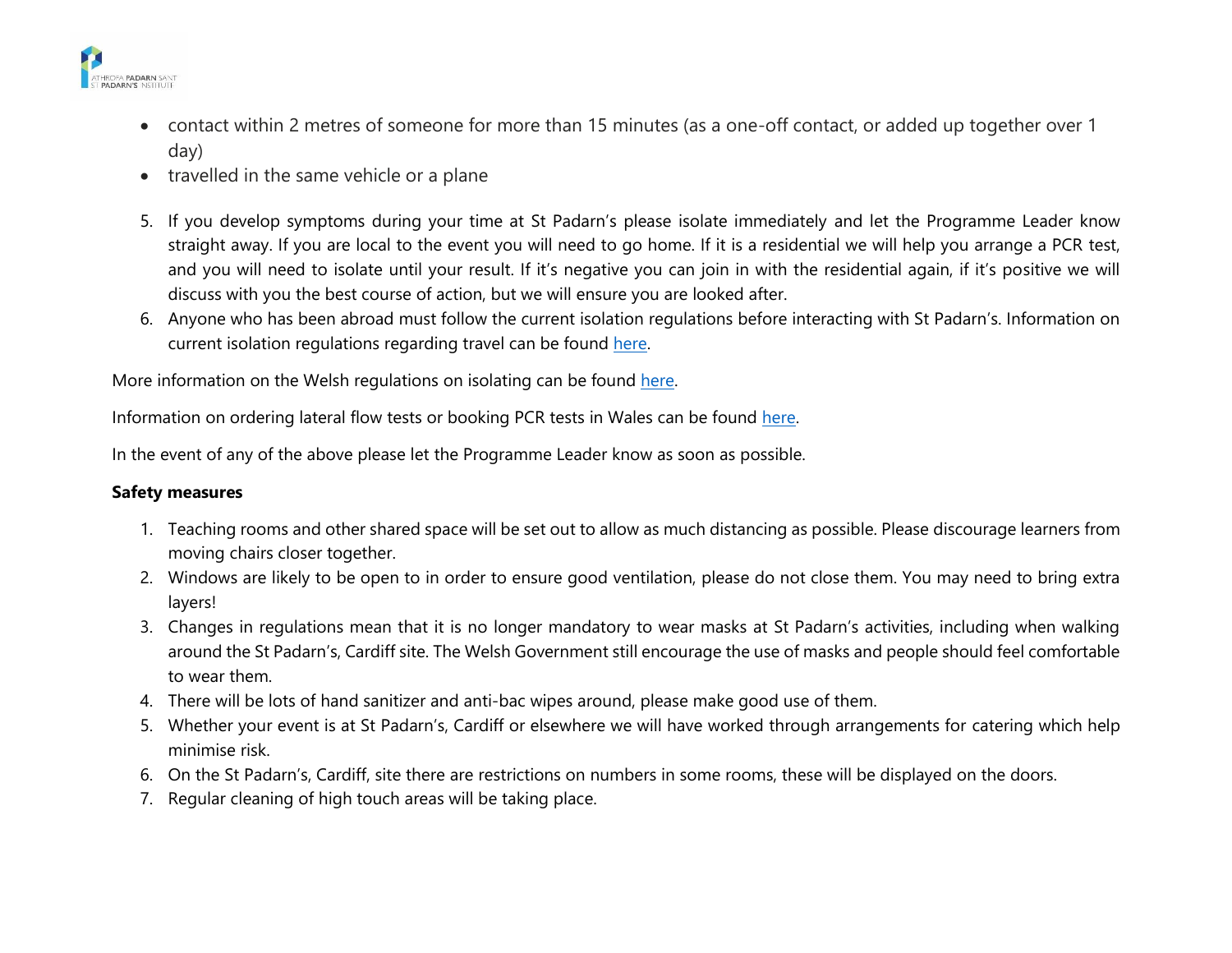

#### **If you are Extremely Vulnerable**

1. If you fall into the extremely vulnerable category, (i.e. those who would have been asked to shield during lockdown) let the Programme Leader know and we will undertake an individual risk assessment. A list of conditions can be found [here.](https://gov.wales/guidance-on-shielding-and-protecting-people-defined-on-medical-grounds-as-extremely-vulnerable-from-coronavirus-covid-19-html#section-38728)

**Appendix 1 Isolation Flowchart (follow link above to check isolation guidelines if you have returned from abroad)**

Isolate for a minimum of 5 full days after symptoms started or, if no symptoms, after the positive test. Take lateral flow tests on day 5 &